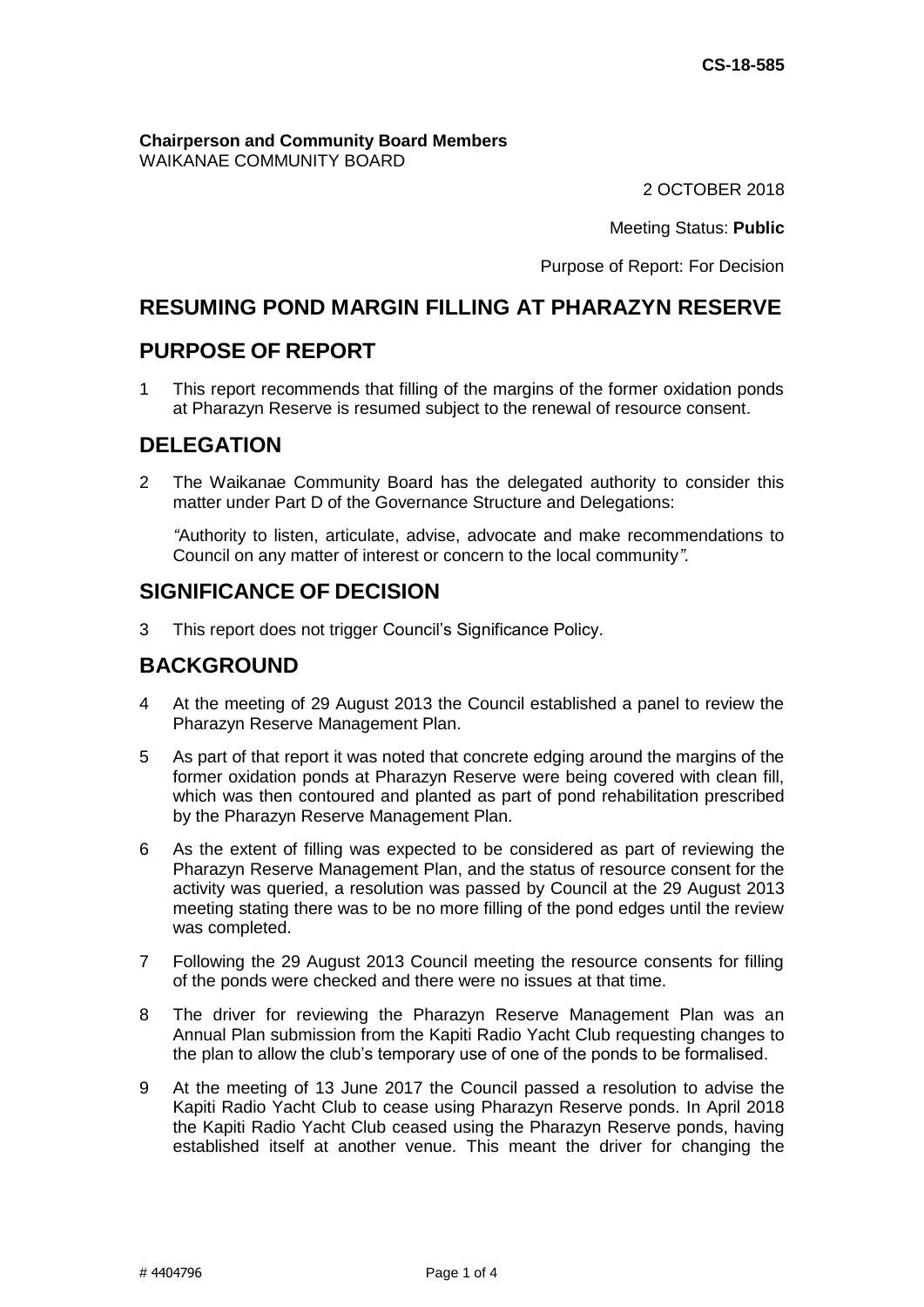Pharazyn Reserve Management Plan to accommodate the club's activities no longer existed.

- 10 On 13 June 2017 the Council also passed a resolution that a minor review of the Pharazyn Reserve Management Plan be undertaken to reflect progress that has been made with its implementation, to update references and to make minor drafting improvements.
- 11 This minor review is not deemed urgent, and is included in a Parks and Recreation reserve management plan review programme scheduled to commence in 2019/20.
- 12 During the five years since filling of the ponds was stopped members of the Pharazyn Reserve Focus Group repeatedly requested that filling be allowed to resume in accordance with the Pharazyn Reserve Management Plan.
- 13 The Pharazyn Reserve Focus Group has requested that the Waikanae Community Board recommend to Council that it approves the resumption of filling in accordance with the Pharazyn Reserve Management Plan.

## **CONSIDERATIONS**

#### **Issues**

- 14 At the time of the initial Council report (August 2013) there was some uncertainty as to the status of resource consents for filling of the former oxidation ponds at Pharazyn Reserve. Following investigation in 2013 it was confirmed that Greater Wellington Regional Council granted consent for the filling on 19 January 2010, for a period of 15 years. Resource consent for earthworks within 20m of a water body was granted by Kāpiti Coast District Council on 23 December 2009. No consenting issues were identified at that time.
- 15 Filling, contouring and planting the concrete pond margins to naturalise their appearance and provide wildlife habitat is a priority of the Pharazyn Reserve Management Plan, because rehabilitating the ponds and reintegrating them with surrounding wetlands are principal management objectives.
- 16 As the Pharazyn Reserve Management Plan's management objectives are not currently up for review, and there is no longer any reason why they should not be pursued, it is proposed that filling of the pond margins is resumed.
- 17 At the time filling was stopped in 2013, about two thirds of the filling and half of the contouring and planting were completed. An aerial picture showing the extent of filling is attached to this report as Appendix 1. At the same rate full completion would occur in 2025, when Greater Wellington Regional Council consent for filling expires. This makes it desirable to resume filling as soon as practicable to maximise the chance of completion before costs associated with extending consent would be incurred.
- 18 In addition to furthering Pharazyn Reserve Management Plan objectives, it would be advantageous for Council to have Pharazyn Reserve as a disposal option for clean fill generated by Council projects or by events such as slips onto roads.
- 19 Resuming filling would also allow the Pharazyn Reserve Focus group to continue assisting the planting of contoured pond margins with native plants. The group still views completion of filling, contouring and planting as a priority.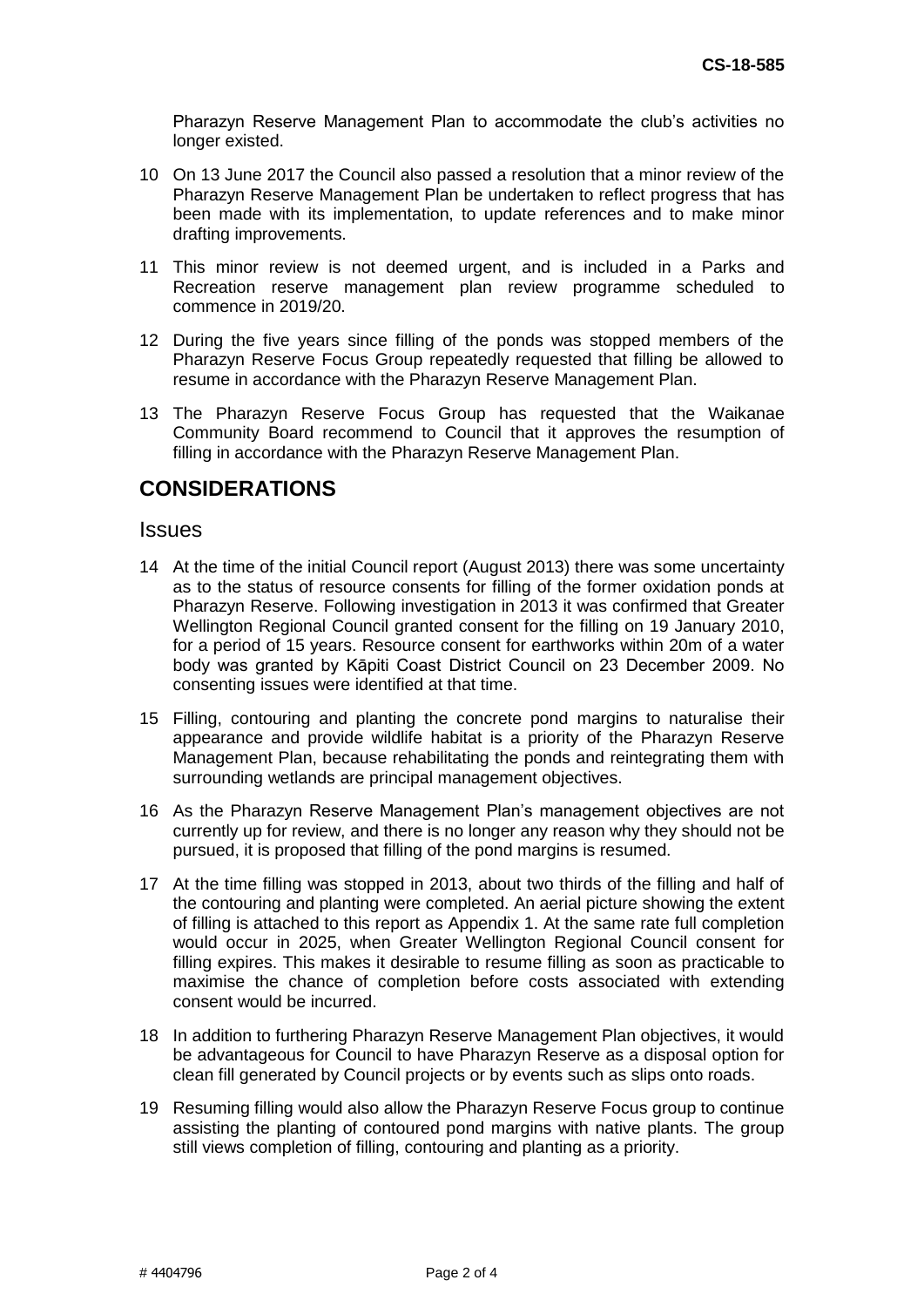### Financial Considerations

20 There are no financial considerations with this decision. Any costs relating to obtaining fill will be met from existing budgets.

#### Legal Considerations

21 There are no legal considerations with this decision.

### **Consultation**

22 There is no requirement to consult further on this decision.

#### Policy Implications

23 There are no policy implications with this decision.

#### Tāngata Whenua Considerations

24 There are no issues related to Tāngata Whenua or the Treaty of Waitangi.

#### Publicity Considerations

25 There are no publicity considerations with this decision.

## **RECOMMENDATIONS**

26 That the Waikanae Community Board recommends that Council approves resumption of pond margin filling at Pharazyn Reserve.

**Report prepared by: Approved for submission by:**

| Rob Cross<br><b>Programme Manager</b> | Sean Mallon<br><b>Group Manager</b> | Janice McDougall<br><b>Acting Group Manager</b> |
|---------------------------------------|-------------------------------------|-------------------------------------------------|
|                                       |                                     |                                                 |

#### **ATTACHMENT:**

Appendix 1: Current Extent of Filling of Pharazyn Reserve Ponds (2017 Aerial)